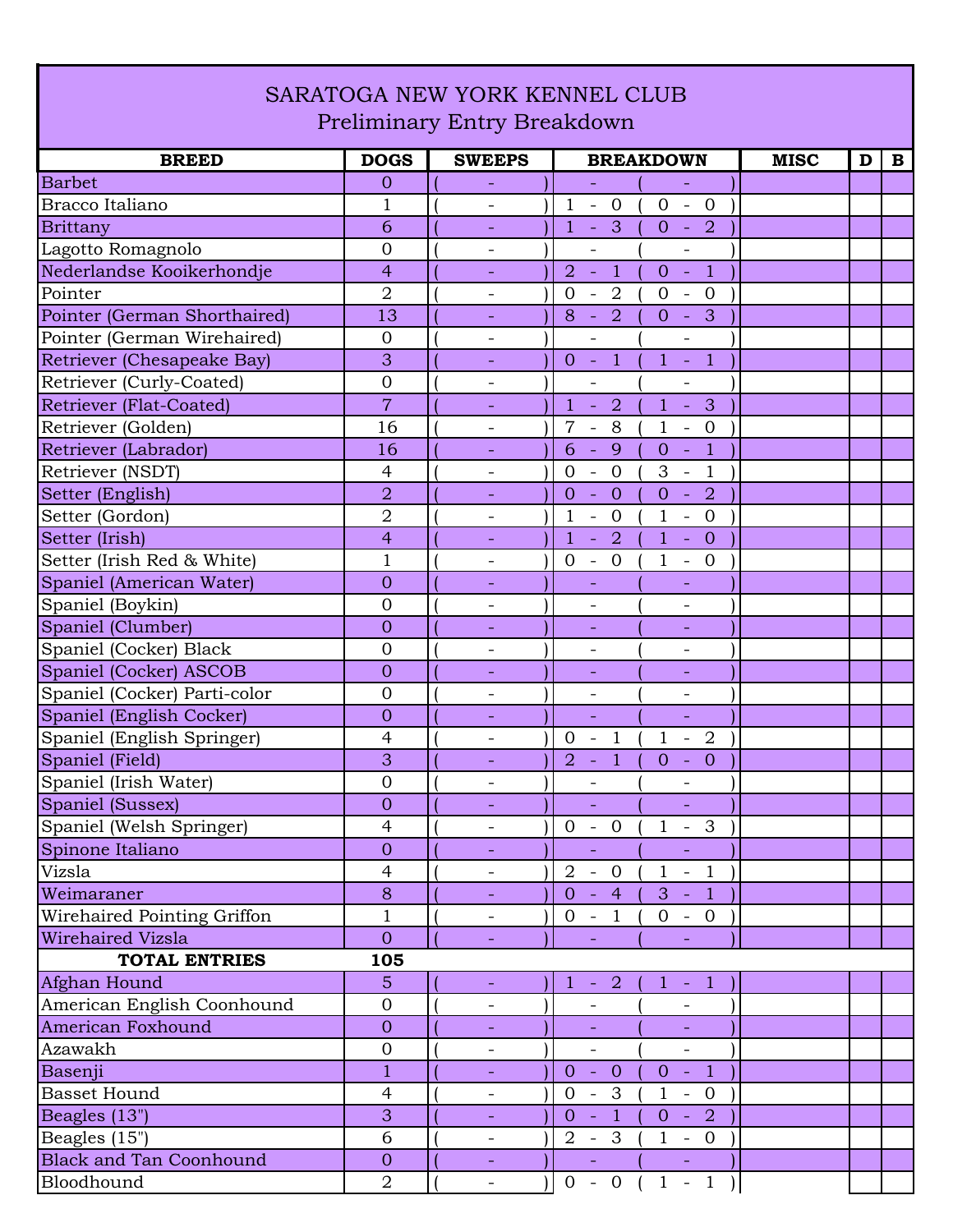| <b>Bluetick Coonhound</b>            | $\overline{0}$                 |                          | $\omega$                                                        | $\omega$                                                     |  |
|--------------------------------------|--------------------------------|--------------------------|-----------------------------------------------------------------|--------------------------------------------------------------|--|
| Borzoi                               | $\overline{4}$                 |                          | $0 - 2$                                                         | $2 - 0$                                                      |  |
| Cirneco dell'Etna                    | $\overline{0}$                 | $\equiv$                 | ÷,                                                              | $\Box$                                                       |  |
| Dachshund (Longhaired)               | 20                             | $\overline{\phantom{a}}$ | 8<br>$8\,$<br>$\overline{\phantom{a}}$                          | $\mathbf{1}$<br>3<br>$\equiv$                                |  |
| Dachshund (Smooth)                   | $\overline{2}$                 |                          | $\overline{0}$<br>$\overline{0}$                                | $\overline{2}$<br>$\overline{0}$<br>$\sim$                   |  |
| Dachshund (Wirehaired)               | $\overline{4}$                 |                          | $\overline{0}$<br>$\mathbf{1}$<br>$\overline{\phantom{a}}$      | $-1$<br>$\overline{2}$                                       |  |
| English Foxhound                     | $\overline{0}$                 |                          |                                                                 |                                                              |  |
| <b>Grand Basset Griffon Vendeen</b>  | $\overline{0}$                 | $\overline{\phantom{a}}$ | $\overline{\phantom{0}}$                                        | $\overline{\phantom{a}}$                                     |  |
| Greyhound                            | $\overline{0}$                 |                          | ÷,                                                              | L,                                                           |  |
| Harrier                              | $\overline{2}$                 |                          | $\overline{1}$<br>$\mathbf{0}$<br>$\mathcal{L}_{\mathcal{A}}$   | $\mathbf{1}$<br>$- 0$                                        |  |
| Ibizan Hound                         | $\overline{2}$                 | $\overline{\phantom{a}}$ | $\overline{1}$<br>$\overline{0}$<br>÷,                          | $\mathbf{1}$<br>$\overline{0}$<br>$\mathbb{L}$               |  |
| Irish Wolfhound                      | $\overline{1}$                 | $\overline{\phantom{a}}$ | $\mathbf{0}$<br>$\overline{0}$<br>$\overline{\phantom{a}}$      | $\mathbf{1}$<br>$\overline{0}$<br>$\equiv$                   |  |
| Norwegian Elkhound                   | $\mathbf{1}$                   |                          | $\overline{0}$<br>$\overline{0}$<br>$\Box$                      | 1 <sup>1</sup><br>$\overline{0}$<br>$\blacklozenge$          |  |
| Otterhound                           | $\mathbf 1$                    |                          | $\overline{0}$<br>$\overline{0}$<br>$\overline{\phantom{a}}$    | $\mathbf{1}$<br>$\overline{0}$<br>$\mathbb{Z}$               |  |
| Petit Basset Griffon Vendeen         | $\mathbf{1}$                   |                          | $- 0$<br>$\overline{0}$                                         | $-1$<br>$\overline{0}$                                       |  |
| Pharaoh Hound                        | $\overline{0}$                 | $\overline{\phantom{a}}$ | $\qquad \qquad -$                                               | $\qquad \qquad -$                                            |  |
| Plott                                | $\overline{0}$                 |                          | L,                                                              | L,                                                           |  |
| Portuguese Podengo Pequeno           | $\mathbf{1}$                   |                          | $\overline{0}$<br>$\mathcal{L}_{\mathcal{A}}$<br>$\overline{0}$ | $\mathbf{1}$<br>$-0$                                         |  |
| <b>Redbone Coonhound</b>             | $\overline{2}$                 |                          | $\overline{0}$<br>$\overline{0}$<br>÷,                          | $\mathbf{1}$<br>$\overline{1}$<br>$\Box$                     |  |
| Rhodesian Ridgeback                  | $\overline{7}$                 | $\overline{\phantom{a}}$ | $\overline{2}$<br>$\overline{2}$<br>$\mathbb{L}$                | 3<br>$- 0$                                                   |  |
| Saluki                               | $\overline{4}$                 |                          | $\overline{0}$<br>3<br>$\equiv$                                 | $\mathbf{1}$<br>$\overline{0}$<br>$\omega_{\rm{eff}}$        |  |
| Scottish Deerhound                   | $\overline{2}$                 |                          | $\mathbf{1}$<br>$\mathbf{1}$<br>$\overline{\phantom{a}}$        | $\mathbf{0}$<br>$\mathbf{0}$<br>$\overline{\phantom{a}}$     |  |
| Sloughi                              | $\overline{0}$                 |                          | $\equiv$                                                        | ÷.                                                           |  |
| Treeing Walker Coonhound             | $\overline{0}$                 | $\overline{\phantom{a}}$ | $\overline{a}$                                                  | $\blacksquare$                                               |  |
| Whippet                              | 18                             |                          | 9<br>$\overline{4}$<br>$\equiv$                                 | 3<br>$\overline{2}$<br>$\sim$                                |  |
|                                      |                                |                          |                                                                 |                                                              |  |
|                                      |                                |                          |                                                                 |                                                              |  |
| <b>TOTAL ENTRIES</b>                 | 93                             |                          |                                                                 |                                                              |  |
| Akita                                | 5                              | $\overline{\phantom{a}}$ | $\overline{0}$<br>$-4$                                          | $\overline{0}$<br>$-1$                                       |  |
| Alaskan Malamute                     | $\overline{0}$                 | $\overline{\phantom{0}}$ |                                                                 |                                                              |  |
| <b>Anatolian Shepherd Dog</b>        | $\overline{0}$                 | $\overline{\phantom{a}}$ | $\Box$                                                          | ÷,                                                           |  |
| Bernese Mountain Dog                 | $\overline{7}$                 | $\overline{\phantom{0}}$ | 3<br>$\overline{4}$<br>$\overline{\phantom{a}}$                 | $\mathbf{0}$<br>$\mathbf{0}$<br>$\overline{\phantom{a}}$     |  |
| <b>Black Russian Terrier</b>         | $\overline{0}$                 |                          |                                                                 | ÷,                                                           |  |
| Boerboel                             | $\mathbf 0$                    | $\overline{\phantom{a}}$ | $\overline{\phantom{a}}$                                        | $\overline{\phantom{a}}$                                     |  |
| <b>Boxer</b>                         | 9                              |                          | 5 <sup>1</sup><br>$0 -$                                         | 2<br>2<br>$\sim$                                             |  |
| Bullmastiff                          | $\mathbf 0$                    |                          |                                                                 |                                                              |  |
| Cane Corso                           | $\overline{0}$                 |                          |                                                                 |                                                              |  |
| Chinook                              | $\overline{0}$                 | $\overline{\phantom{a}}$ | $\overline{\phantom{a}}$                                        | $\overline{\phantom{0}}$                                     |  |
| Doberman Pinscher                    | 15                             | $\equiv$                 | 6<br>$4 -$                                                      | $\mathbf{3}$<br>$\overline{2}$<br>$\clubsuit$                |  |
| Dogo Argentino                       | $\overline{0}$                 |                          |                                                                 |                                                              |  |
| Dogue de Bordeaux                    | $\overline{0}$                 |                          |                                                                 |                                                              |  |
| German Pinscher                      | $\overline{0}$                 | $\overline{\phantom{a}}$ | $\overline{\phantom{a}}$                                        | $\overline{\phantom{0}}$                                     |  |
| Giant Schnauzer                      | $\overline{2}$                 |                          | $\overline{0}$<br>2<br>$\mathcal{L}$                            | $- 0$<br>$\overline{0}$                                      |  |
| Great Dane                           | 9                              | $\overline{\phantom{a}}$ | 3<br>$\overline{4}$<br>$\overline{\phantom{a}}$                 | $\mathbf{1}$<br>$\overline{1}$<br>$\equiv$                   |  |
| <b>Great Pyrenees</b>                | $\overline{3}$                 | $\equiv$                 | $\overline{1}$<br>2<br>÷,                                       | $\overline{0}$<br>$\overline{0}$<br>$\sim$                   |  |
| Greater Swiss Mountain Dog           | 3                              | $\qquad \qquad -$        | $\overline{2}$<br>$\mathbf{1}$<br>$\overline{\phantom{a}}$      | $\overline{0}$<br>$-0$                                       |  |
| Komondor                             | $\overline{0}$                 | $\equiv$                 | ÷,                                                              | $\blacksquare$                                               |  |
| Kuvasz                               | $\mathbf{0}$                   | $\overline{\phantom{a}}$ | $\overline{\phantom{a}}$                                        | $\overline{\phantom{0}}$                                     |  |
| Leonberger                           | $\overline{4}$                 | $\equiv$                 | 2<br>$\overline{0}$<br>$\sim$                                   | $\overline{2}$<br>$\sim$ .<br>$\overline{0}$                 |  |
| Mastiff                              | $\mathbf{1}$                   | $\overline{\phantom{a}}$ | $\overline{0}$<br>$\mathbf{1}$<br>$\overline{\phantom{a}}$      | $\overline{0}$<br>$\overline{0}$<br>$\overline{\phantom{a}}$ |  |
| Neapolitan Mastiff                   | $\overline{0}$                 | $\equiv$                 | L,                                                              | L,                                                           |  |
| Newfoundland<br>Portuguese Water Dog | $\mathbf{1}$<br>$\overline{0}$ | $\overline{\phantom{a}}$ | $0 - 0$                                                         | $\mathbf{1}$<br>$\overline{0}$<br>$\sim$                     |  |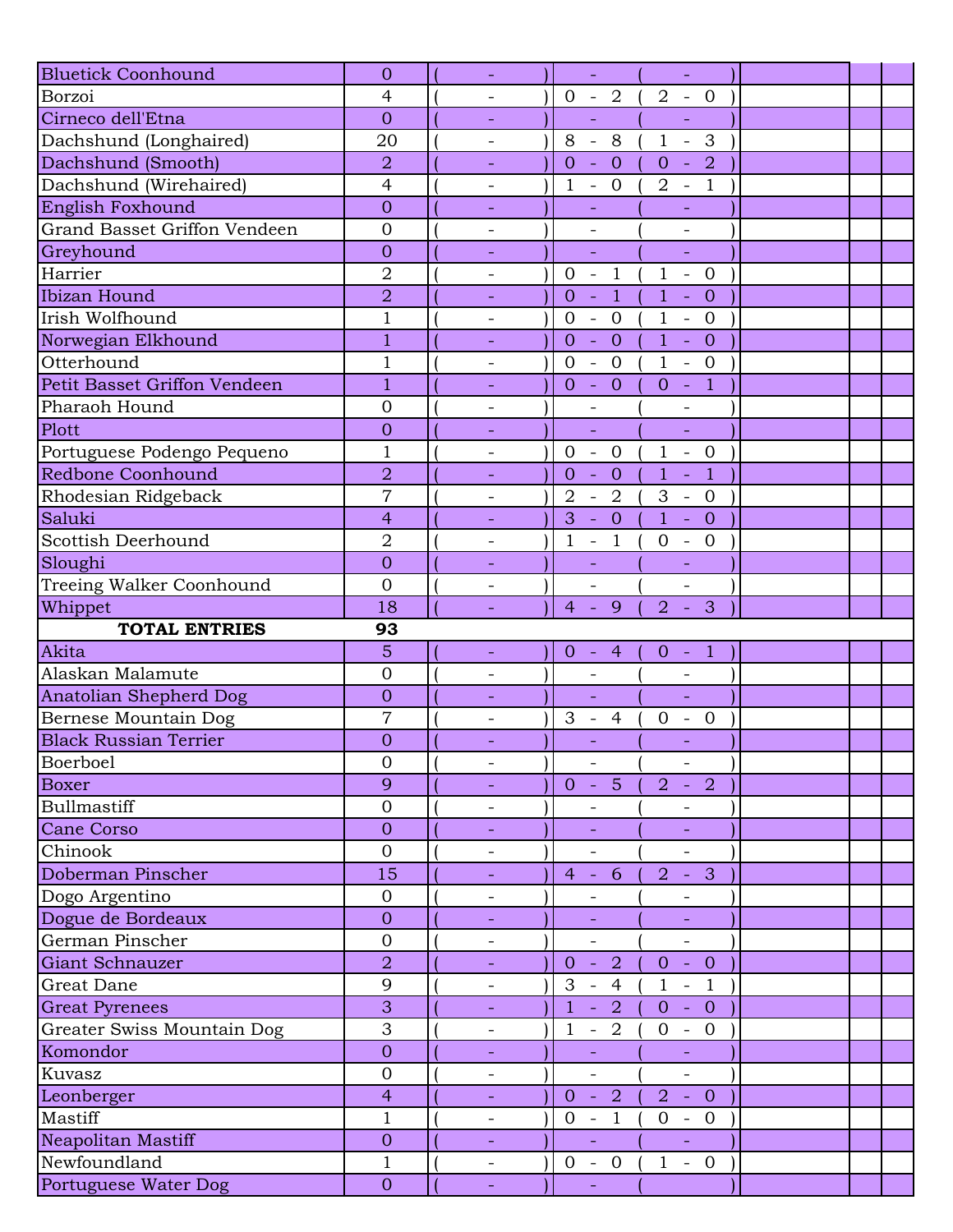| Rottweiler                     | 14             | $\overline{\phantom{a}}$ | $4 - 6$ (                                  | $3 - 1$                  |  |  |
|--------------------------------|----------------|--------------------------|--------------------------------------------|--------------------------|--|--|
| Saint Bernard                  | $\mathbf{1}$   |                          | $\overline{1}$<br>$-0$                     | $\overline{0}$<br>$-0$   |  |  |
| Samoyed                        | 3              |                          | $0 - 1$                                    | $2 - 0$                  |  |  |
| Siberian Husky                 | 9              |                          | $-5($<br>$\mathbf{1}$                      | $2 - 1$                  |  |  |
| <b>Standard Schnauzer</b>      | $\overline{0}$ |                          | $\overline{\phantom{a}}$                   | $\overline{\phantom{a}}$ |  |  |
| <b>Tibetan Mastiff</b>         | $\overline{0}$ |                          |                                            |                          |  |  |
| <b>TOTAL ENTRIES</b>           | 86             |                          |                                            |                          |  |  |
| Airedale Terrier               | 3              | $\equiv$                 | $1 - 2$                                    | $0 - 0$                  |  |  |
| American Hairless Terrier      | $\overline{0}$ |                          | $\overline{a}$                             | $\overline{a}$           |  |  |
| American Staffordshire Terrier | 13             | $\blacksquare$           | $3 - 8$                                    | $1 - 1$                  |  |  |
| Australian Terrier             | $\overline{0}$ |                          |                                            |                          |  |  |
| <b>Bedlington Terrier</b>      | $\overline{0}$ |                          |                                            |                          |  |  |
| <b>Border Terrier</b>          | $\mathbf{1}$   | $\overline{\phantom{a}}$ | $\mathbf{1}$<br>$0 -$                      | $-0$<br>$\mathbf{0}$     |  |  |
| <b>Bull Terrier (Colored)</b>  | $\overline{0}$ |                          |                                            |                          |  |  |
| <b>Bull Terrier (White)</b>    | $\mathbf{0}$   |                          |                                            | $\overline{\phantom{a}}$ |  |  |
| Cairn Terrier                  | 3              |                          | $0 - 2$                                    | $0 - 1$                  |  |  |
| Cesky Terrier                  | $\overline{0}$ | $\overline{\phantom{a}}$ |                                            |                          |  |  |
| Dandie Dinmont Terrier         | $\overline{0}$ | ÷,                       | ÷,                                         | ÷,                       |  |  |
| Fox Terrier (Smooth)           | 5              | $\qquad \qquad -$        | $\overline{1}$<br>$4 -$                    | $-0$<br>$\mathbf{0}$     |  |  |
| Fox Terrier (Wire)             | $\overline{0}$ |                          |                                            |                          |  |  |
| Glen of Imaal Terrier          | $\overline{0}$ | $\overline{\phantom{a}}$ | $\overline{\phantom{0}}$                   | $\overline{\phantom{a}}$ |  |  |
| <b>Irish Terrier</b>           | $\overline{1}$ |                          | $1 - 0$                                    | $0 - 0$                  |  |  |
| Kerry Blue Terrier             | $\overline{0}$ | $\qquad \qquad -$        |                                            | $\overline{\phantom{0}}$ |  |  |
| <b>Lakeland Terrier</b>        | $\overline{2}$ |                          | $1 -$<br>$\overline{0}$                    | $-1$<br>$\overline{0}$   |  |  |
| Manchester Terrier (Standard)  | $\overline{0}$ | $\overline{\phantom{a}}$ | $\overline{a}$                             | $\equiv$                 |  |  |
| Miniature Bull Terrier         | $\overline{2}$ | $\equiv$                 | $1 -$<br>$\clubsuit$                       | $0 - 0$                  |  |  |
| Miniature Schnauzer            | 6              |                          | $0 - 4$                                    | $\mathbf{1}$<br>$-1$     |  |  |
| Norfolk Terrier                | $\overline{0}$ |                          | $\Box$                                     | $\equiv$                 |  |  |
| Norwich Terrier                | $\mathbf 1$    | $\overline{\phantom{a}}$ | $0 -$<br>$\overline{0}$                    | $\mathbf{1}$<br>$- 0$    |  |  |
| Parson Russell Terrier         | $\overline{1}$ |                          | $\overline{0}$<br>$-0$                     | $\mathbf{1}$<br>$- 0$    |  |  |
| <b>Rat Terrier</b>             | $\overline{0}$ |                          | $\overline{\phantom{0}}$                   | $\overline{\phantom{0}}$ |  |  |
| <b>Russell Terrier</b>         | 1              |                          | $0 - 0$                                    | $0 - 1$                  |  |  |
| <b>Scottish Terrier</b>        | $\mathbf{1}$   |                          | $0 - 1$                                    | $0 - 0$                  |  |  |
| Sealyham Terrier               | $\overline{0}$ | ◆                        | $\equiv$                                   | $\equiv$                 |  |  |
| Skye Terrier                   | $\overline{0}$ |                          |                                            |                          |  |  |
| Soft Coated Wheaten Terrier    | $\overline{0}$ |                          |                                            | $\Box$                   |  |  |
| Staffordshire Bull Terrier     | 6              | $\overline{\phantom{a}}$ | $2 - 4$                                    | $\overline{0}$<br>$-0$   |  |  |
| <b>Welsh Terrier</b>           | $\overline{1}$ | $\equiv$                 | $0 - 0$                                    | $0 - 1$                  |  |  |
| West Highland White Terrier    | $\overline{2}$ | $\overline{\phantom{a}}$ | $0 -$<br>$\overline{0}$                    | $2 - 0$                  |  |  |
| <b>TOTAL ENTRIES</b>           | 49             |                          |                                            |                          |  |  |
| Affenpinscher                  | $\mathbf{0}$   | $\overline{\phantom{a}}$ | $\overline{\phantom{0}}$                   | $\overline{\phantom{a}}$ |  |  |
| <b>Biewer Terrier</b>          | $\mathbf{1}$   | $\sim$                   | $0 - 0$                                    | $0 - 1$                  |  |  |
| <b>Brussels Griffon</b>        | $\mathbf{0}$   | $\overline{\phantom{a}}$ | $\overline{\phantom{0}}$                   | $\overline{\phantom{0}}$ |  |  |
| Cavalier King Charles Spaniel  | 12             |                          | $7 -$<br>$\bullet$                         | $1 - 1$                  |  |  |
| Chihuahua (Long Coat)          | $\overline{7}$ |                          | $-4$<br>$\mathbf{1}$                       | $\mathbf{1}$<br>$-1$     |  |  |
| Chihuahua (Smooth Coat)        | 8              | $\equiv$                 | $\mathbf{1}$<br>$-3$                       | $2 - 2$                  |  |  |
| <b>Chinese Crested</b>         | $\overline{4}$ | $\overline{\phantom{a}}$ | $\mathbf{1}$<br>$\overline{0}$<br>$\equiv$ | $3 - 0$                  |  |  |
| English Toy Spaniel (B & PC)   | $\overline{0}$ | $\overline{\phantom{a}}$ |                                            |                          |  |  |
| English Toy Spaniel (KC & R)   | $\mathbf 0$    | $\overline{\phantom{a}}$ | $\overline{\phantom{a}}$                   | $\overline{\phantom{a}}$ |  |  |
| Havanese                       | $\sqrt{6}$     | $\omega_{\rm{eff}}$      | $0 - 3$ (                                  | $2 - 1$                  |  |  |
| Italian Greyhound              | $\overline{4}$ |                          | $\overline{0}$<br>$-1$                     | $2 - 1$                  |  |  |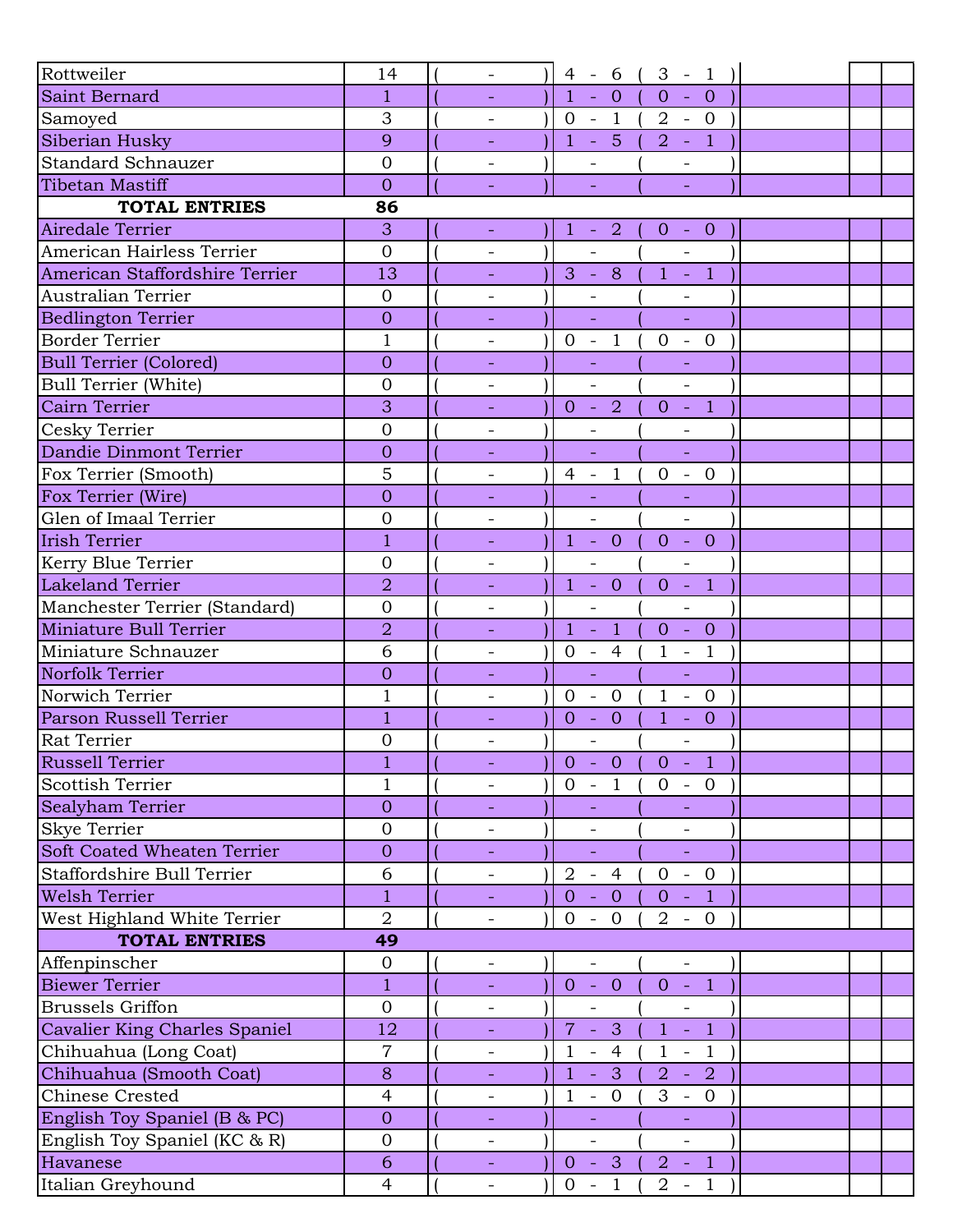| Japanese Chin               | 9                | $\omega$                 | $2 - 5 ($<br>$2 - 0$                                                                                                       |  |
|-----------------------------|------------------|--------------------------|----------------------------------------------------------------------------------------------------------------------------|--|
| Maltese                     | $\overline{0}$   | $\qquad \qquad -$        |                                                                                                                            |  |
| Manchester Terrier (Toy)    | $\overline{0}$   | $\overline{\phantom{a}}$ | ÷,<br>÷,                                                                                                                   |  |
| Miniature Pinscher          | $\mathbf{1}$     | $\qquad \qquad -$        | $\mathbf{1}$<br>$\overline{0}$<br>$\mathbf{0}$<br>$-0$<br>$\mathbb{Z}^2$                                                   |  |
| Papillon                    | $\overline{4}$   |                          | $\overline{1}$<br>$\overline{0}$<br>$\omega$<br>$3 - 0$                                                                    |  |
| Pekingese                   | 6                | $\overline{\phantom{a}}$ | $\overline{2}$<br>$-2$<br>$2 - 0$                                                                                          |  |
| Pomeranian                  | 17               |                          | $-11$<br>3<br>3<br>$- 0$                                                                                                   |  |
| Poodle (Toy)                | 3                | $\qquad \qquad -$        | $\overline{2}$<br>$\overline{0}$<br>$\mathbf{1}$<br>$\overline{\phantom{0}}$<br>$-$ 0                                      |  |
| Pug                         | 10               | ÷,                       | 3<br>$-4$<br>$\sim$ 1<br>$\overline{2}$                                                                                    |  |
| Russian Toy                 | $\mathbf{1}$     | $\qquad \qquad -$        | $\mathbf{1}$<br>$-0$<br>$-0$<br>$\overline{0}$                                                                             |  |
| Shih Tzu                    | $\overline{7}$   | $\equiv$                 | $-6$<br>$\overline{0}$<br>$1 - 0$                                                                                          |  |
| <b>Silky Terrier</b>        | $\overline{0}$   |                          |                                                                                                                            |  |
| Toy Fox Terrier             | $\overline{0}$   |                          | ÷,                                                                                                                         |  |
| Yorkshire Terrier           | 5                | $\overline{\phantom{a}}$ | $0 - 5$<br>$\overline{0}$<br>$-0$                                                                                          |  |
| <b>TOTAL ENTRIES</b>        | 105              |                          |                                                                                                                            |  |
| American Eskimo Dog         | $\mathbf 1$      | $\qquad \qquad -$        | $0 - 0$<br>$1 - 0$                                                                                                         |  |
| <b>Bichon Frise</b>         | $\overline{0}$   |                          | $\omega$<br>$\omega$                                                                                                       |  |
| <b>Boston Terrier</b>       | $\overline{4}$   | $\qquad \qquad -$        | $0 - 3$<br>$1 - 0$                                                                                                         |  |
| <b>Bulldog</b>              | 5                | $\equiv$                 | $-4$<br>$\mathbf{1}$<br>$- 0$<br>$\overline{0}$                                                                            |  |
| Chinese Shar-Pei            | $\overline{7}$   | $\overline{\phantom{a}}$ | $-1$<br>$\overline{2}$<br>$\overline{4}$<br>$\mathbf{0}$<br>$\mathbb{L}$                                                   |  |
| <b>Chow Chow</b>            | $\overline{4}$   |                          | $\mathbf{1}$<br>$\overline{1}$<br>$\mathbf{1}$<br>$\overline{1}$<br>$\mathbb{Z}$<br>$\sim$                                 |  |
| Coton de Tulear             | $\mathbf{1}$     | $\overline{\phantom{a}}$ | $\overline{0}$<br>$\overline{0}$<br>$\mathbf{1}$<br>$-0$<br>$\sim$ $-$                                                     |  |
| Dalmatian                   | $\overline{4}$   | $\equiv$                 | $-1$<br>$-1$<br>$\overline{0}$<br>$\overline{2}$                                                                           |  |
| Finnish Spitz               | $\overline{0}$   | $\overline{\phantom{a}}$ | $\overline{\phantom{0}}$<br>$\overline{\phantom{a}}$                                                                       |  |
| French Bulldog              | 22               | $\overline{\phantom{a}}$ | $\overline{7}$<br>$\overline{2}$<br>$\overline{2}$<br>$11 -$<br>$\sim$                                                     |  |
| Keeshond                    | 5                | $\overline{\phantom{0}}$ | $\mathbf{1}$<br>$2\hspace{0.1cm}$ - $\hspace{0.1cm}2\hspace{0.1cm}$<br>$- 0$                                               |  |
| Lhasa Apso                  | $\overline{0}$   | $\equiv$                 | $\omega$<br>$\Box$                                                                                                         |  |
| Lowchen                     | $\overline{2}$   | $\overline{\phantom{a}}$ | $\overline{1}$<br>$0 -$<br>$\mathbf{1}$<br>$- 0$                                                                           |  |
| Norwegian Lundehund         | $\overline{0}$   | $\equiv$                 | ÷,<br>÷,                                                                                                                   |  |
| Poodle (Miniature)          | 3                | $\overline{\phantom{a}}$ | $\overline{1}$<br>$\overline{2}$<br>$\mathbf{0}$<br>$\overline{0}$<br>$\overline{\phantom{a}}$<br>$\overline{\phantom{a}}$ |  |
| Poodle (Standard)           | 30               | $\equiv$                 | $4 - 20$<br>$\overline{2}$<br>$4 -$                                                                                        |  |
| Schipperke                  | 5                | $\overline{\phantom{a}}$ | $\mathbf 1$<br>$-2$<br>$\mathbf{1}$<br>$-1$                                                                                |  |
| Shiba Inu                   | 10               |                          | $3 -$<br>$0 - 1$<br>6                                                                                                      |  |
| Tibetan Spaniel             | $\overline{7}$   | $\qquad \qquad -$        | $\mathbf{1}$<br>$-4$<br>$1 - 1$                                                                                            |  |
| Tibetan Terrier             | 3                | $\blacksquare$           | $\mathbf{1}$<br>$\vert 1 \vert$<br>$0 - 1$<br>$\omega$                                                                     |  |
| Xoloitzcuintli              | $\mathbf{1}$     | $\overline{\phantom{a}}$ | $0 - 0$<br>$\mathbf{1}$<br>$-0$                                                                                            |  |
| <b>TOTAL ENTRIES</b>        | 114              |                          |                                                                                                                            |  |
| Australian Cattle Dog       | $\overline{2}$   | $\qquad \qquad -$        | $1 - 0$<br>$\mathbf{1}$<br>$-0$ )                                                                                          |  |
| Australian Shepherd         | 17               | $\equiv$                 | $6 - 6$<br>$3 - 2$                                                                                                         |  |
| <b>Bearded Collie</b>       | $\mathbf{1}$     | $\overline{\phantom{a}}$ | $0 -$<br>$\mathbf{1}$<br>$0 - 0$                                                                                           |  |
| Beauceron                   | $\overline{0}$   |                          |                                                                                                                            |  |
| Belgian Laekenois           | $\boldsymbol{0}$ | $\overline{\phantom{0}}$ | $\frac{1}{2}$<br>$\frac{1}{2}$                                                                                             |  |
| Belgian Malinois            | $\mathbf{1}$     | $\equiv$                 | $-1$<br>$\overline{0}$<br>$\sim$<br>$\overline{0}$<br>$\mathbf{O}$                                                         |  |
| Belgian Sheepdog            | $\overline{2}$   | $\overline{\phantom{0}}$ | $\mathbf{O}$<br>$\overline{1}$<br>$\overline{0}$<br>$-1$<br>$\mathbb{L}$                                                   |  |
| Belgian Tervuren            | $\overline{7}$   | $\blacksquare$           | $-3$<br>$3 - 0$<br>$\mathbf{1}$                                                                                            |  |
| Bergamasco Sheepdog         | $\overline{0}$   | $\overline{\phantom{a}}$ |                                                                                                                            |  |
| <b>Berger Picard</b>        | $\mathbf{0}$     |                          | ÷.<br>$\Box$                                                                                                               |  |
| <b>Border Collie</b>        | 3                | $\overline{\phantom{a}}$ | $\overline{2}$<br>$-0$<br>$\blacksquare$<br>$\overline{1}$<br>$\overline{0}$                                               |  |
| <b>Bouvier des Flandres</b> | $\mathbf{1}$     |                          | $\overline{0}$<br>$\overline{0}$<br>$\overline{0}$<br>$\vert 1 \vert$<br>$\sim$<br>$\sim$                                  |  |
| <b>Briard</b>               | $\overline{2}$   | $\qquad \qquad -$        | $\mathbf{1}$<br>$-0$<br>$\overline{0}$<br>$-1$                                                                             |  |
| Canaan Dog                  | $\overline{O}$   |                          | u,                                                                                                                         |  |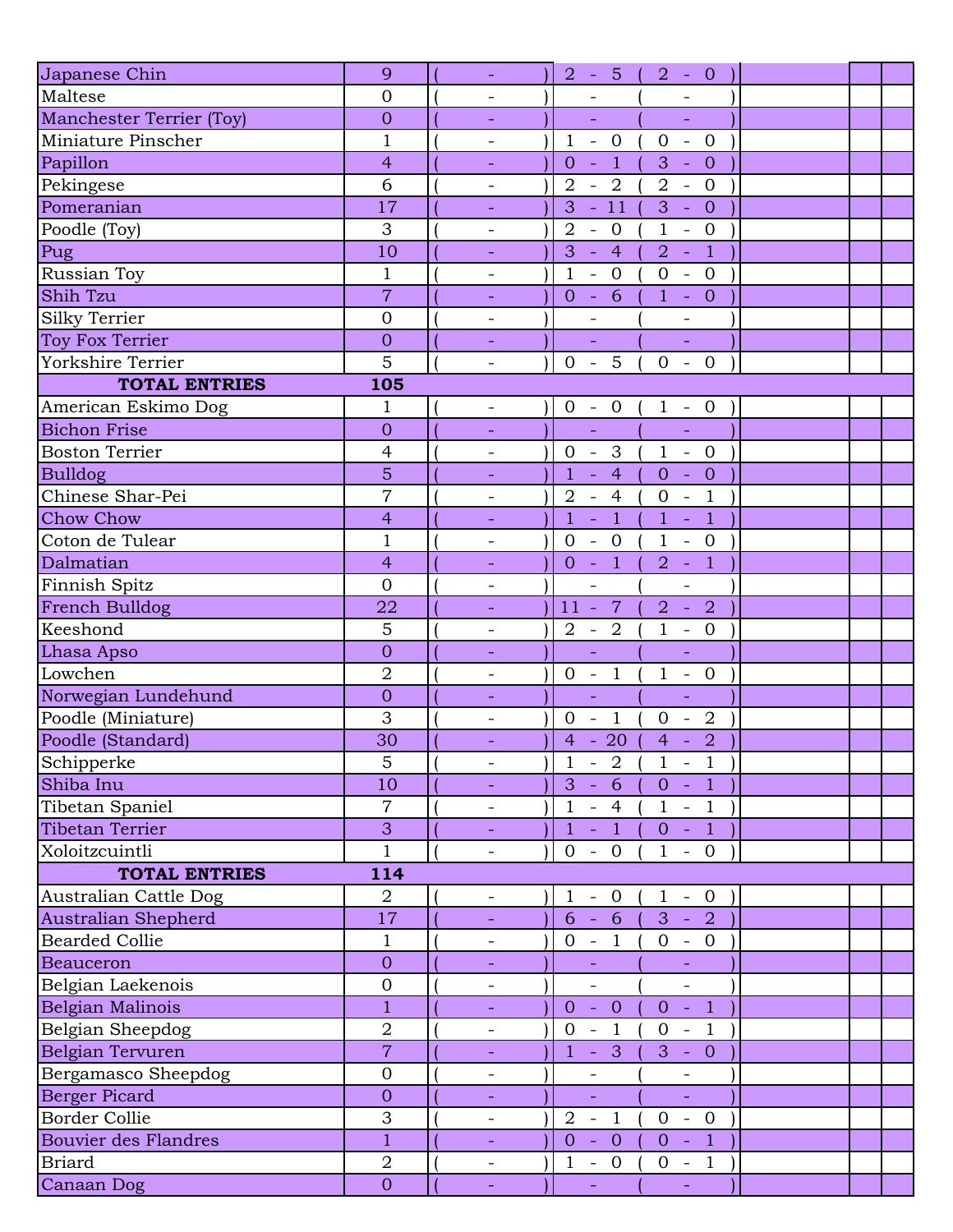| Cardigan Welsh Corgi        | 12             | 5<br>3<br>3<br>$\overline{\phantom{0}}$<br>$\overline{\phantom{a}}$                      |  |
|-----------------------------|----------------|------------------------------------------------------------------------------------------|--|
| Collie (Rough)              | 3              | $\overline{0}$<br>$\overline{2}$<br>$\mathbf{O}$<br>$\equiv$                             |  |
| Collie (Smooth)             | 6              | $\overline{2}$<br>$\overline{2}$<br>$\overline{\phantom{a}}$<br>$\overline{\phantom{a}}$ |  |
| Entlebucher Mountain Dog    | $\overline{0}$ |                                                                                          |  |
| Finnish Lapphund            | 2              | 2<br>0<br>$\Omega$<br>0<br>$\overline{\phantom{a}}$                                      |  |
| German Shepherd Dog         | 6              | $\overline{2}$<br>3<br>$\theta$<br>$\equiv$<br>$\equiv$                                  |  |
| Icelandic Sheepdog          | 0              |                                                                                          |  |
| Miniature American Shepherd | 8              | 5<br>$\overline{2}$<br>$\overline{0}$<br>$\equiv$<br>$\equiv$                            |  |
| Mudi                        | $\overline{0}$ |                                                                                          |  |
| Norwegian Buhund            | $\overline{0}$ |                                                                                          |  |
| Old English Sheepdog        | $\overline{0}$ |                                                                                          |  |
| Pembroke Welsh Corgi        | 18             | 8<br>2.<br>4<br>4                                                                        |  |
| Polish Lowland Sheepdog     |                | $\Omega$<br>$\Omega$                                                                     |  |
| Puli                        | $\overline{0}$ |                                                                                          |  |
| Pumi                        | 5              | 2<br>2<br>$\Omega$                                                                       |  |
| Pyrenean Shepherd           |                | 0<br>$\theta$<br>O<br>$\blacksquare$                                                     |  |
| Shetland Sheepdog           | 15             | 2<br>10<br>2<br>$\overline{\phantom{a}}$<br>$\overline{\phantom{a}}$                     |  |
| Spanish Water Dog           | $\mathbf{0}$   |                                                                                          |  |
| Swedish Vallhund            | $\overline{0}$ | $\overline{\phantom{0}}$                                                                 |  |
| <b>TOTAL ENTRIES</b>        | 113            |                                                                                          |  |

| <b>MISCELLANEOUS</b> |  | <b>JUNIOR SHOWMANSHIP</b> |                |
|----------------------|--|---------------------------|----------------|
|                      |  |                           |                |
|                      |  | Novice Junior (5)         |                |
|                      |  | Novice Intermediate (35)  | 3              |
|                      |  | Novice Senior (65)        |                |
|                      |  | Open Junior (100)         |                |
|                      |  | Open Intermediate (135)   | $\overline{2}$ |
|                      |  | Open Senior (165)         | $\overline{2}$ |
|                      |  | Master $(200)$            |                |
|                      |  |                           |                |
| <b>TOTAL ENTRIES</b> |  | <b>TOTALS</b>             | 9              |

| <b>OBEDIENCE</b>          |                | <b>RALLY</b>      |                |
|---------------------------|----------------|-------------------|----------------|
|                           |                |                   |                |
| Novice A                  |                | Novice A (RB)     | $\overline{2}$ |
| Novice B                  | 5              |                   |                |
| Open A                    | 6              | Novice B (RC)     | 5              |
| Open B                    | 6              |                   |                |
| Utility A                 | $\overline{2}$ | Intermediate (RD) | 6              |
| Utility B                 | $\overline{7}$ |                   |                |
| <b>Graduate Novice</b>    |                | Advanced A (RF)   |                |
| Graduate Open             |                |                   |                |
| Versatility               |                | Advanced B (RG)   | 6              |
| <b>Beginners Novice A</b> |                |                   |                |
| <b>Beginners Novice B</b> | 8              | Excellent A (RJ)  |                |
| Veterans                  |                |                   |                |
| Preferred Novice          |                | Excellent B (RK)  | $\overline{4}$ |
| Preferred Open            |                |                   |                |
| Preferred Utility         |                | Master (RM)       | 6              |
|                           |                |                   |                |
| <b>TOTAL</b>              | 36             | <b>TOTAL</b>      | 3 <sub>0</sub> |

|                |                          | <b>JUNIOR SHOWMANSHIP</b> |  |  |  |  |  |
|----------------|--------------------------|---------------------------|--|--|--|--|--|
|                |                          |                           |  |  |  |  |  |
| 0              | Novice Junior (5)        |                           |  |  |  |  |  |
| 0              | Novice Intermediate (35) |                           |  |  |  |  |  |
| $\overline{0}$ | Novice Senior (65)       |                           |  |  |  |  |  |
| 0              | Open Junior (100)        |                           |  |  |  |  |  |
| $\overline{0}$ | Open Intermediate (135)  | 2                         |  |  |  |  |  |
| 0              | Open Senior (165)        | $\mathcal{D}_{1}^{(1)}$   |  |  |  |  |  |
| $\overline{O}$ | <b>Master (200)</b>      |                           |  |  |  |  |  |
|                |                          |                           |  |  |  |  |  |
|                | <b>TOTALS</b>            |                           |  |  |  |  |  |

| <b>OBEDIENCE</b> |                | <b>RALLY</b>      |                |
|------------------|----------------|-------------------|----------------|
|                  |                |                   |                |
|                  | 1              | Novice A (RB)     | $\overline{2}$ |
|                  | $\overline{5}$ |                   |                |
|                  | 6              | Novice B (RC)     | 5              |
|                  | 6              |                   |                |
|                  | $\overline{2}$ | Intermediate (RD) | 6              |
|                  | $\overline{7}$ |                   |                |
| ce               |                | Advanced A (RF)   | 1              |
| n                |                |                   |                |
|                  |                | Advanced B (RG)   | 6              |
| ice A            | $\overline{1}$ |                   |                |
| ice B            | 8              | Excellent A (RJ)  |                |
|                  |                |                   |                |
| ce               |                | Excellent B (RK)  | $\overline{4}$ |
| $\mathbf{a}$     |                |                   |                |
| ty               |                | Master (RM)       | 6              |
|                  |                |                   |                |
| <b>TOTAL</b>     | 36             | <b>TOTAL</b>      | 30             |
|                  |                |                   |                |